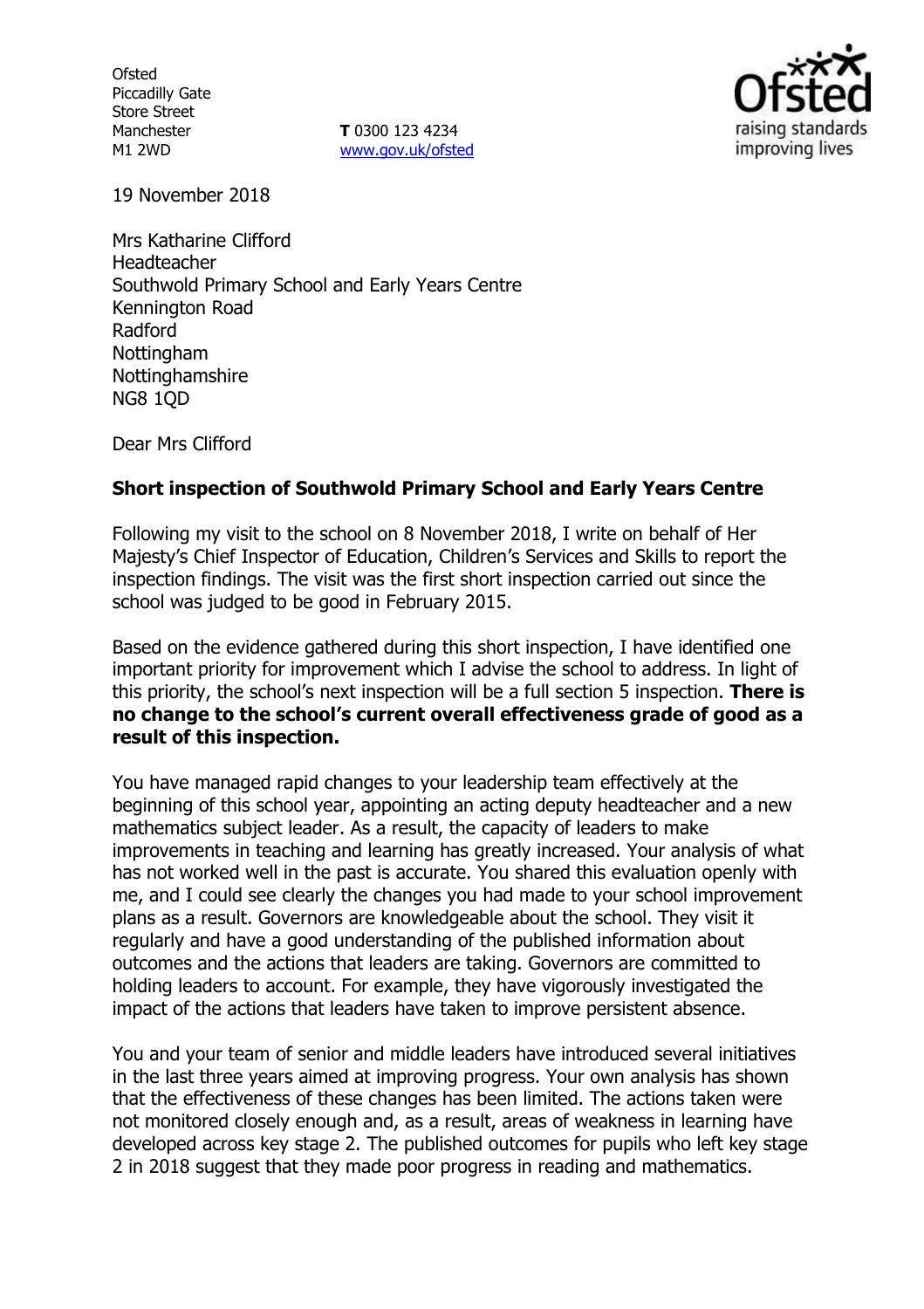

Parents are very happy with the education that their children receive from Southwold Primary School and Early Years Centre. Some wrote letters to me to express their praise for the school, telling me how kind and caring the staff are. Pupils I spoke with during the day also told me that staff were caring and worked hard to help them with their work.

A substantial majority of staff are proud to work at this school. The group of staff I spoke with told me that they value highly the training and support they receive.

At the last inspection, leaders were asked to ensure that pupils develop their reading skills as well as they do their other literacy and numeracy skills in key stage 2. Pupils made better progress in 2016 than they had in 2015, immediately following the last inspection. However, pupils' progress did not continue to improve compared to writing and mathematics. The most recent published data suggests that pupils who left the school in 2018 had made poor progress in reading, and well below the national average.

You and your team of senior leaders thoroughly reviewed the teaching of reading before the start of this year. You have substantially changed the organisation of teaching, learning and assessment. You showed me how teachers are now better informed by assessment data. Leaders are helping teachers to use this data effectively and plan lessons to ensure all children improve their reading comprehension.

In the reading lessons we observed together in key stage 2, staff intervened rapidly to ensure pupils developed their understanding. The work that we saw in pupils' books confirmed that pupils are being regularly challenged with reading comprehension questions. I listened to some of your most-able readers in Years 5 and 6 read. They thoroughly enjoyed reading and understood the texts very well.

Together, we looked at your assessment of attainment in reading across key stage 2. Too many pupils have not made consistently good progress in past years. We agreed that progress is increasing as a result of the changes you have made. However, there remain gaps in pupils' knowledge and skills in reading from previous years.

In addition, at the last inspection, leaders were asked to ensure that the most able pupils are challenged by work set for them and, as a result, make rapid progress and attain higher standards. Most-able pupils were set challenging tasks in all the lessons we observed together in key stage 2. Teachers and teaching assistants ensured that the most able pupils understood the basic skills being taught and then made the work more challenging.

Your current assessment data indicates that more pupils are working at a high standard in reading, writing and mathematics in key stage 2. However, we observed that the most able pupils made errors during lessons because of gaps in their knowledge and understanding from previous years.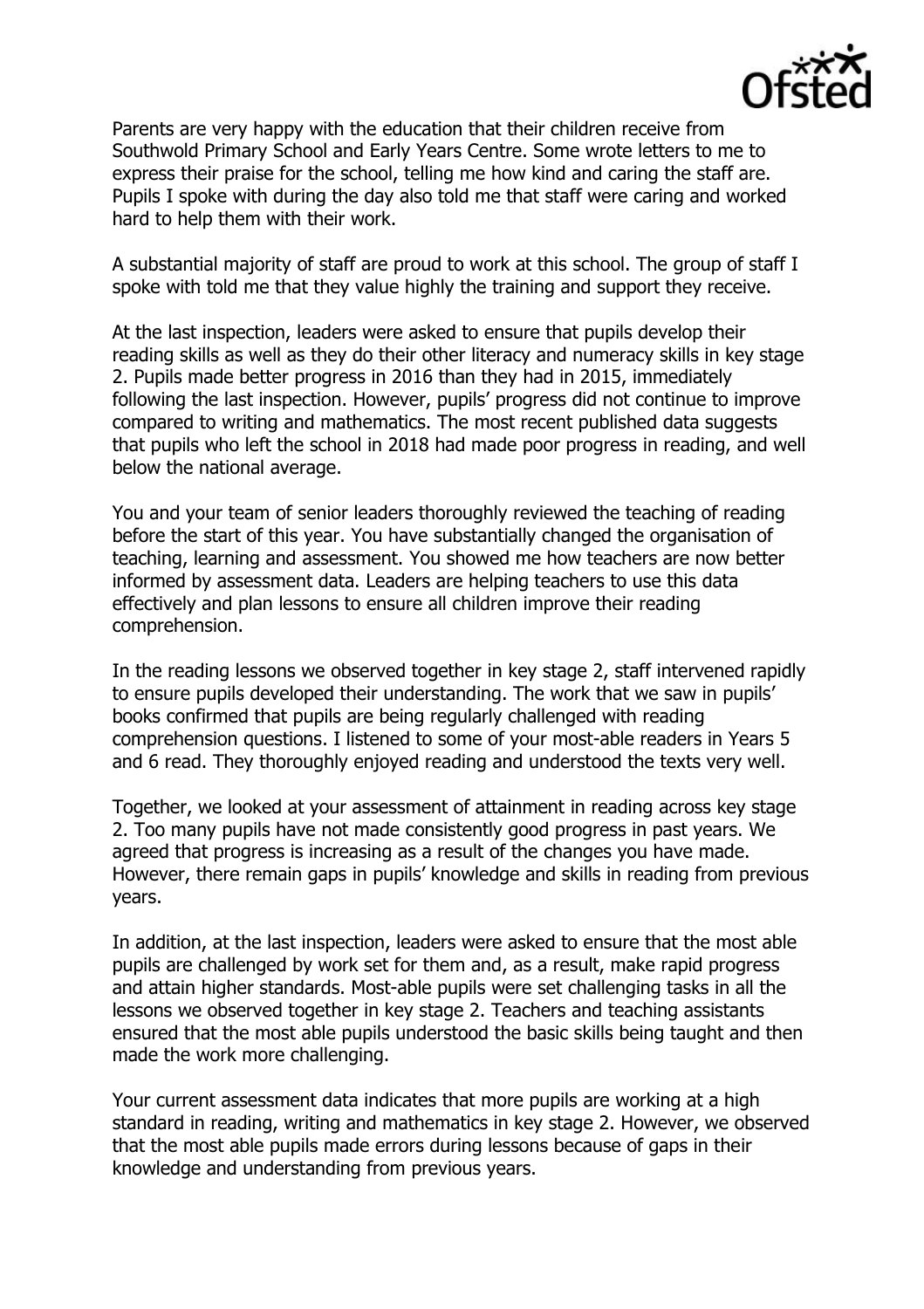

# **Safeguarding is effective.**

The leadership team has ensured that all safeguarding systems are thorough and fit for purpose. Leaders and governors understand their responsibilities in relation to safeguarding and ensure that the appropriate checks are completed so that staff are suitable to work with children. The school's safeguarding policy takes account of the most recent legislation. You provide staff with frequent and relevant training so that they know what to do if they have any concerns. Staff's knowledge of their duties and responsibilities is secure and up-to-date.

Most parents who completed Ofsted's online questionnaire, Parent View, agreed that their children are happy at school and feel secure. Pupils say that they feel safe in school and that they know who to go to if they have a problem. Pupils receive regular information about how to stay safe, including when using the internet. They know they should not share personal information with people online.

# **Inspection findings**

- At the end of 2015/16, you identified that pupils in Years 5 and 6, particularly disadvantaged pupils, had made poor progress in mathematics. In 2016–17, you focused resources on improving their progress. However, you recognised by the end of that year that those pupils who had been in Year 5 had not caught up. You then identified precisely the areas for improvement in teaching required and began rolling out the necessary training. However, the changes were not sufficiently rapid. This cohort of pupils left key stage 2 in 2018 having made progress well below the national average.
- $\blacksquare$  I explored with you the changes you have put in place to improve the teaching of mathematics. We observed several mathematics lessons in key stage 2, and we talked to pupils and examined their work. Teachers and teaching assistants are now well informed about what pupils can do. As a result, they set tasks that were appropriately challenging. During lessons, teachers and teaching assistants accurately assessed how well pupils understood the mathematics that they were set and ensured that pupils moved on to increasingly challenging tasks when ready.
- We saw that pupils were still demonstrating some gaps in understanding in mathematics. Pupils lacked fluency in topics that they had covered in previous years. Your current data confirms that progress in mathematics is still inconsistent. As a result, the progress of pupils currently near the end of key stage 2 is likely to be poor unless gaps in their prior learning are filled.
- Leaders, including governors, have been rightly concerned about the high percentage of pupils who are persistently absent. Persistent absence in the school has been higher than the national percentage for three consecutive years. You increased the resources focused on improving attendance. Your attendance leaders have employed all the deterrents available to persuade parents to ensure that their children attend school when possible.
- You have set up reward systems for pupils that encourage high attendance and